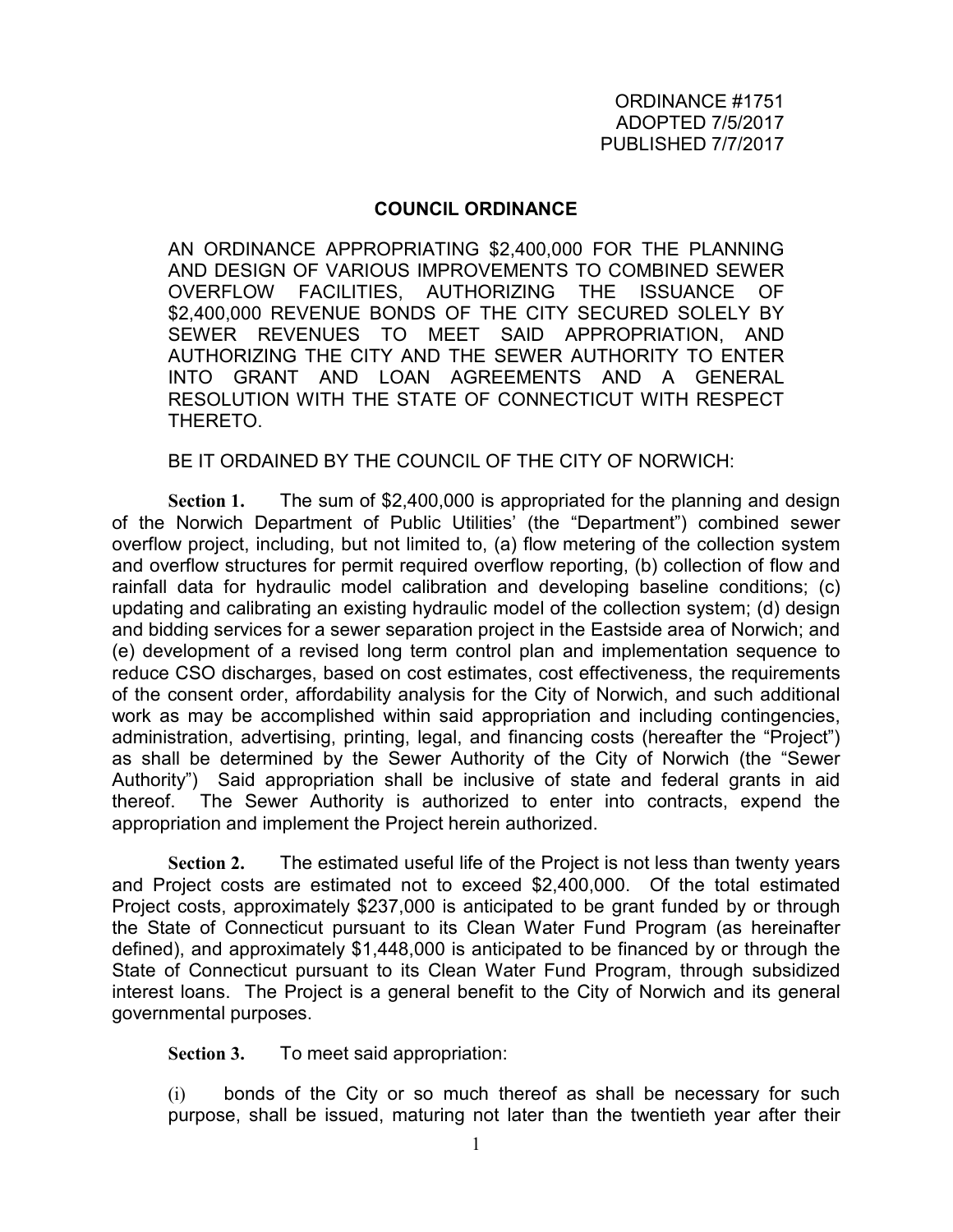date (or such longer term as may be authorized). Said bonds may be issued in one or more series as determined by the City Manager and the Comptroller acting on behalf of the City herein - and the General Manager of the Department, or any other authorized designee of the Sewer Authority - acting on behalf of the Department and the Sewer Authority herein - (collectively, the "Issuer Officials") and the amount of bonds of each series to be issued shall be fixed by a majority of the Issuer Officials in the amount necessary to meet the Issuer's share of the cost of the Project determined after considering the estimated amount of the State and Federal grants-in-aid of the Project, or the actual amount thereof if this be ascertainable, and the anticipated times of the receipt of the proceeds thereof, provided that the total amount of bonds to be issued shall not be less than an amount which will provide funds sufficient with other funds available for such purpose to pay the principal of and the interest on all temporary borrowings in anticipation of the receipt of the proceeds of said bonds outstanding at the time of the issuance thereof, and to pay for the administrative, printing and legal costs of issuing the bonds. The bonds shall be in the denomination of \$1,000 or a whole multiple thereof, or, be combined with other bonds of the Issuer and such combined issue shall be in the denomination per aggregate maturity of \$1,000 or a whole multiple thereof, be issued in bearer form or in fully registered form, be executed in the name and on behalf of the City by the facsimile or manual signatures of a majority of the Issuer Officials, bear the City seal or a facsimile thereof, be certified by a bank or trust company designated by a majority of the Issuer Officials, which bank or trust company may be designated the registrar and transfer agent, be payable at a bank or trust company designated by a majority of the Issuer Officials and be approved as to their legality by Bond Counsel. They shall bear such rate or rates of interest as shall be determined by a majority of the Issuer Officials. The issuance of such bonds in one or more series, the aggregate principal amount of bonds to be issued, the annual installments of principal, redemption provisions, if any, the date, time of issue and sale and other terms, details and particulars of such bonds shall be determined by a majority of the Issuer Officials, in accordance with the General Resolution. In the case of Parity Indebtedness as defined in the General Resolution between the City of Norwich and the Sewer Authority (as hereinafter defined as the "General Resolution"), a majority of the Issuer Officials, shall also determine the revenues and property to be pledged for payment of such Parity Indebtedness; or

(ii) temporary notes of the City may be issued in one or more series pursuant to Sections 7-264 and 7-264a of the General Statutes of Connecticut, as amended. The amount of such notes to be issued, if any, shall be determined by a majority of the Issuer Officials, and they are hereby authorized to determine the date, maturity, interest rate, form and other details and particulars of such notes, and to sell, execute and deliver the same; or

(iii) sewer assessment notes of the City may be issued in one or more series pursuant to Section 7-269a of the General Statutes of Connecticut, as amended. The amount of such notes to be issued, if any, shall be determined by a majority of the Issuer Officials, and they are hereby authorized to determine the date,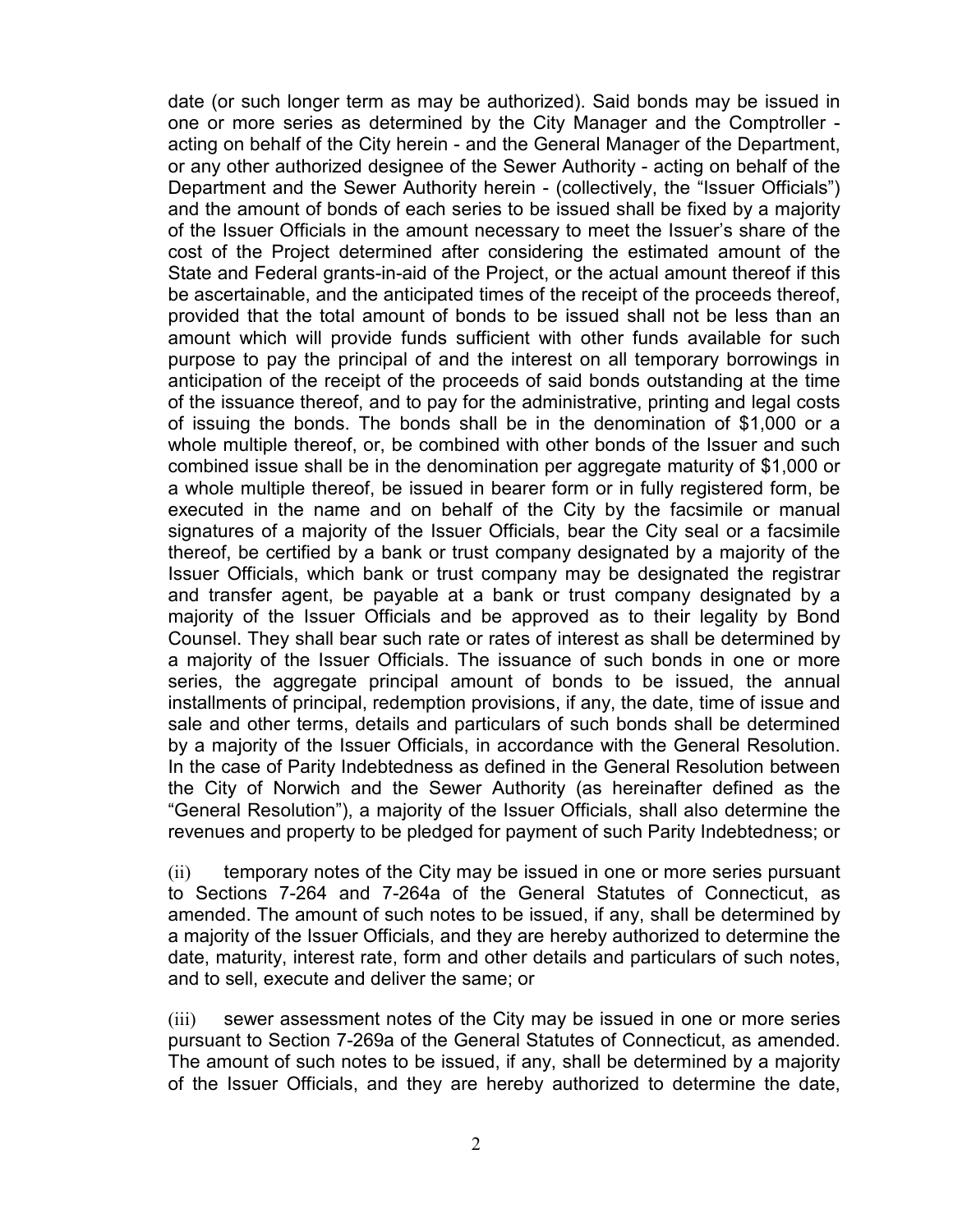maturity, interest rate, form and other details and particulars of such notes, and to sell, execute and deliver the same; or

(iv) interim funding obligations and project loan obligations or any other obligations of the City (hereinafter "Clean Water Fund Obligations") evidencing an obligation to repay any portion of the costs of the Project determined by the State of Connecticut Department of Energy and Environmental Protection, Public Health or other department as applicable to be eligible for funding under Section 22a-475 et seq. of the Connecticut General Statutes, as the same may be amended from time to time (the "Clean Water Fund Program"). The General Manager of the Department, or any other authorized designee of the Sewer Authority, is authorized in the name and on behalf of the City and the Sewer Authority to apply for and accept any and all Federal and State loans and/or grants-in-aid of the Project and is further authorized to expend said funds in accordance with the terms hereof and in connection therewith to contract in the name of the Department with engineers, contractors and others. The City may issue Clean Water Fund Obligations in one or more series and in such denominations as a majority of the Issuer Officials shall determine, provided that the total of all such Clean Water Fund Obligations, bonds and notes issued and appropriation expended pursuant to this ordinance shall not exceed \$2,400,000. A majority of the Issuer Officials are hereby authorized to determine the amount, date, maturity, interest rate, form and other details and particulars of such interim funding obligations and project loan obligations, subject to the provisions of the Clean Water Fund Program, and to execute and deliver the same. Clean Water Fund Obligations shall be secured solely from a pledge of sewer system revenues; or

(v) any combination of bonds, temporary notes, notes, or obligations as set forth in the preceding subsections may be issued, provided that the total, aggregate principal amount thereof outstanding, and including the amount of grant funding obtained pursuant to any Project Grant and Project Loan Agreement, at any time shall not exceed \$2,400,000.

## **Section 4.**

(i) Bonds, temporary notes, sewer assessment notes, Clean Water Fund Obligations and federal obligations all as set forth in section 3 are hereafter referred to as "Bonds". The Bonds shall be sewer revenue bonds of the City, the payment of principal and interest on which shall be secured solely by revenues derived from the operation of the sewerage system, including use charges, connection charges, benefit assessments or any combination thereof, investment income derived there from, or other property of the sewerage system or revenue derived from the operation of the sewerage system in accordance with the General Resolution. Each of the Bonds shall recite to the effect that every requirement of law relating to its issue has been duly complied with, that such Bond is within every debt and other limit prescribed by law, that such Bond does not constitute a general obligation of the City for which its full faith and credit is pledged, and that such Bond is payable solely from revenues, assessments, charges or property of the sewerage system specifically pledged therefore.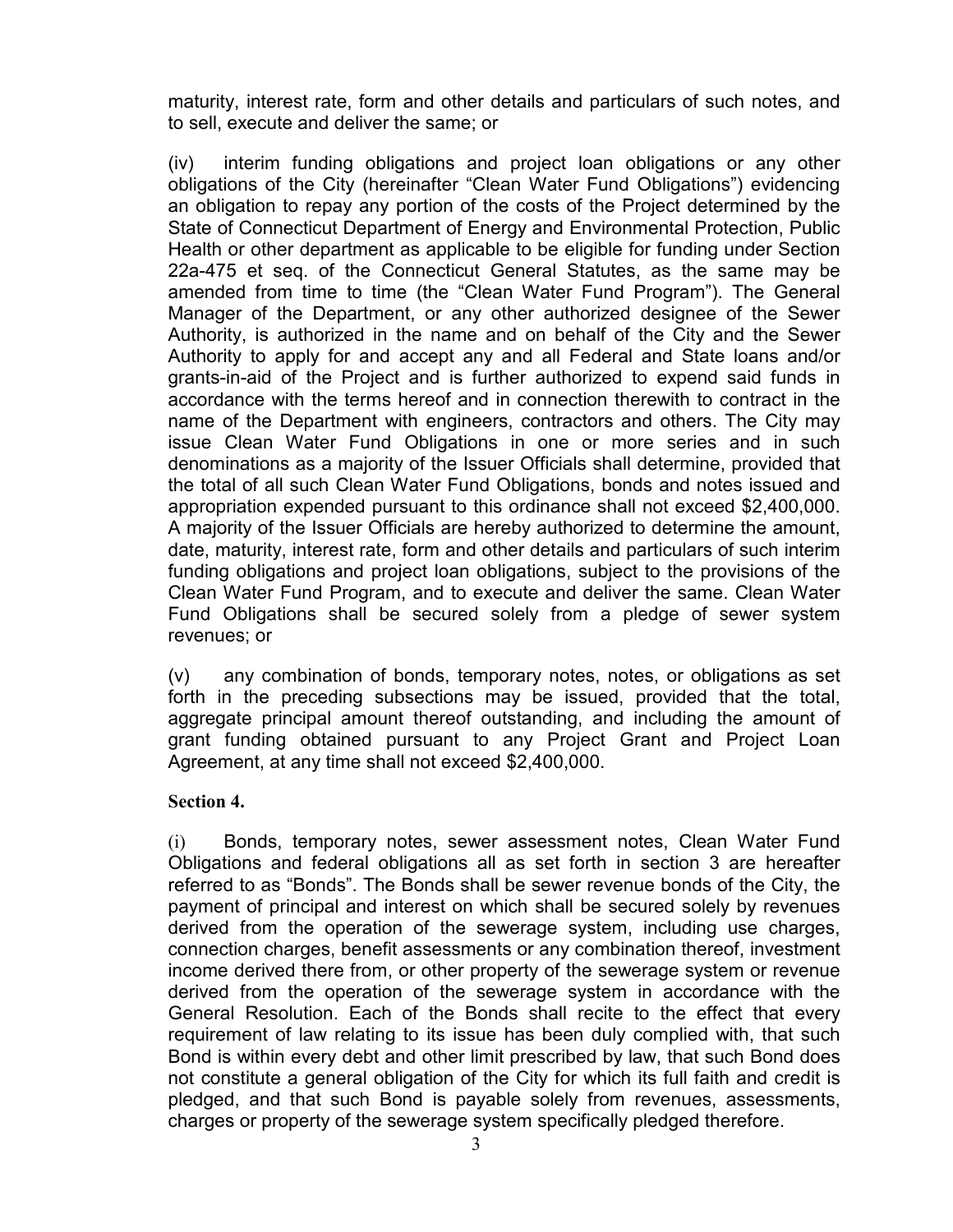(ii) The bonds authorized to be issued by section 3 shall be, issued and secured pursuant to the General Resolution of the City and the Sewer Authority, Sewer System General Revenue Bond Resolution approved by the City Council on November 21, 1994 and by the Sewer Authority on November 22, 1994, as amended, and as supplemented by various supplemental Resolutions adopted pursuant to the General Resolution, and which is hereby ratified, confirmed and approved in its entirety, including without limitation, the rate and revenue covenants therein. The Sewer Authority irrevocably agrees to comply with the provisions of the General Resolution, including Supplemental Resolutions, including but not limited to: to set, establish and collect and maintain rates and revenue as necessary to continually comply with the terms, conditions and covenants of the General Resolution. The City irrevocably agrees to comply with the provisions of the General Resolution. In order to implement the provisions of the General Resolution the City and the Sewer Authority may enter into an indenture of trust with a bank and trust company which indenture may contain provisions customarily included in revenue bond financings, including provisions of a similar nature to those in the General Resolution and which are necessary, convenient or advisable in connection with the issuance of the Bonds and their marketability. A majority of the Issuer Officials are hereby authorized to execute and deliver on behalf of the City and the Sewer Authority an indenture in such final form and containing such terms and conditions as they shall approve, and their signatures on any such indenture shall be conclusive evidence of their approval as authorized hereby.

(iii) A majority of the Issuer Officials on behalf of the City and the Sewer Authority are authorized to agree to additional terms and to delete or change existing terms and otherwise amend the form of General Resolution in order to obtain State or federal funding, provide better security for the bonds, correct any matter, cure any ambiguity or defect or otherwise benefit the Issuer in their judgment. Such additional or different terms may include restrictions on the use of sewer funds or fund balance or sewer operations, coverage ratios, additional or changed reserve requirements, identification and pledge of revenues securing the Bonds, providing for the form of the Bonds, conditions precedent to the issuance of Bonds and additional Bonds, the establishment and maintenance of funds and the use and disposition there from, including but not limited to accounts for the payment of debt service, the payment of operating expenses, debt service reserve and other reserve accounts, providing for the issuance of subordinated indebtedness, defining an event of default and providing for the allocation of revenues in such event, credit enhancement, providing for a pledge and allocation of sewer revenues to pay for obligations issued by third parties, and provisions of a similar and different nature to those in the General Resolution and which are necessary, convenient or advisable in connection with the issuance of the Bonds and their marketability, and to obtain the benefits of any state or federal grant or low interest loan program, including but not limited to A majority of the Issuer Officials are hereby authorized, in addition to the General Resolution, to execute and deliver on behalf of the Issuer and the Sewer Authority an indenture of trust in such final form and containing such terms and